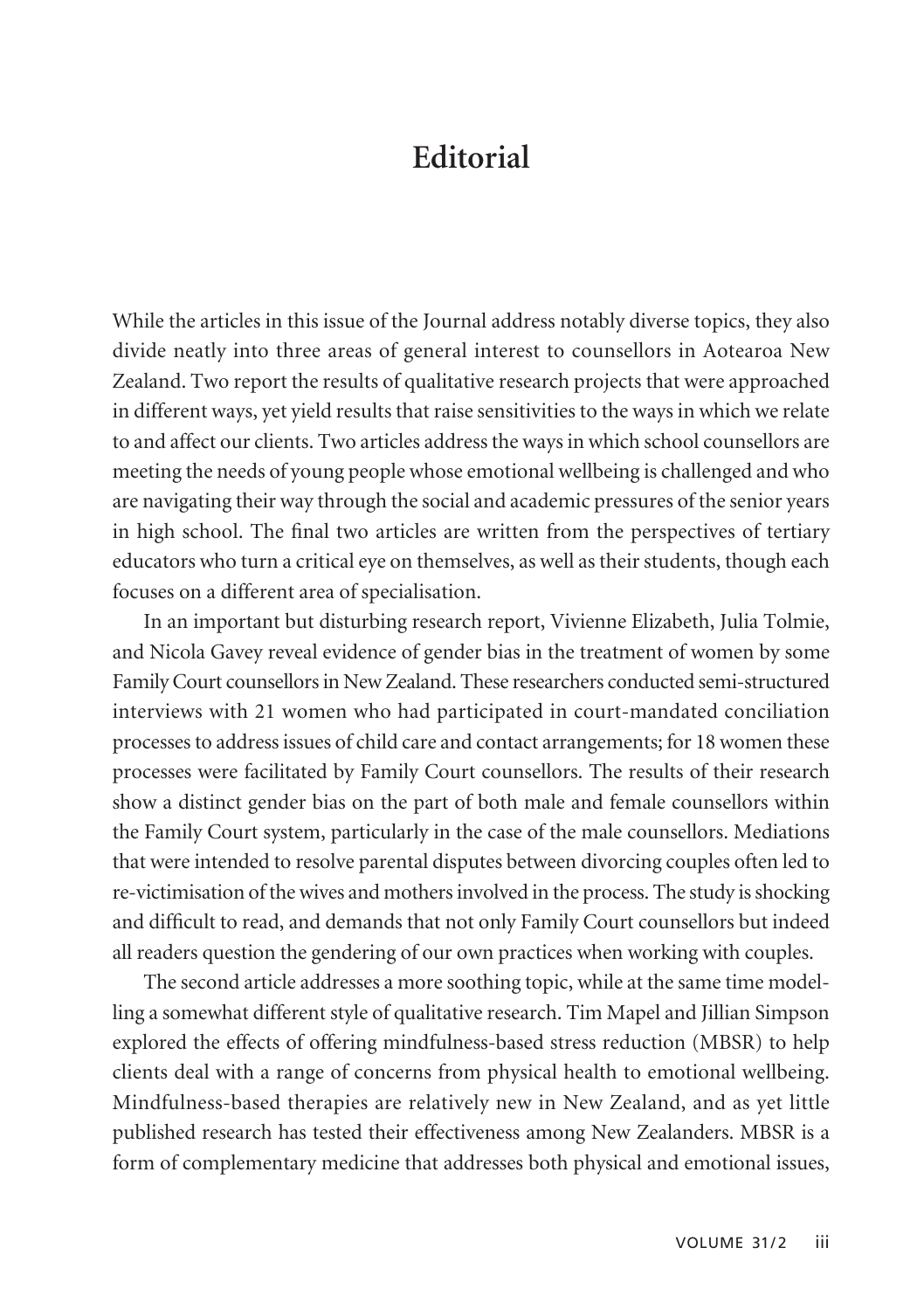often simultaneously, and originated with the theories of Dr Jon Kabat-Zinn at the University of Massachusetts Medical Center. Mapel and Simpson provide informative examples of how MBSR has helped their clients gain a new sense of holistic health.

The next article expands upon research by Barbara Bulkeley, published in a previous issue, in exploring the strategies used by school counsellors in working with depressed adolescents, and their professional development needs in this area of their practice. While she found that the counsellors were already using a range of approaches and skills, the author describes and evaluates a one-day workshop that was designed to address their expressed need for a specialist workshop on contextually appropriate counselling approaches. This included a set of strategies, referred to as "The Famous Five," for working effectively with young adults who are struggling emotionally.

Continuing the theme of working with adolescents, Judith Kelleher, Roger Foggitt, and Jason Hansen then offer a vivid description of a successful programme they devised "on the ground" as school counsellors to address the emotional, relational and developmental challenges affecting the senior boys at Matamata College. This article presents a charming example of participatory action research, and offers a model programme for use in any number of schools that take seriously their responsibility to usher young men into a post-secondary-school life of shared responsibility.

Philip Culbertson, a co-editor of this journal, then surveys his experience in teaching a philosophy course entitled "Perspectives on Death and Dying" at his local educational institution, the College of the Desert, in Palm Desert, California. Following a brief review of literature on the teaching of Death Studies courses at tertiary level, Philip gauges the impact of the course on his students by surveying the topics they chose to write about for their major essay of the semester. He reflects on the essays he found particularly moving as part of the students' processing of their emotional engagement with events that smacked of "dying," both literally and figuratively. Finally, he turns his gaze on his own feelings of loss and grief as each semester comes to a close. This article highlights the potential of academic courses to serve as catalysts for students' personal learning, growth and even healing, when they are offered opportunities to engage with personally meaningful topics. It also invites readers who are involved in education to consider their position regarding the use of themselves and their own experiences in their teaching, and may open up new possibilities for practice and research.

In the final article, Niccy Fraser and Jan Wilson extend the examination of reflective practice by investigating students' evaluative perspectives on their own learning.